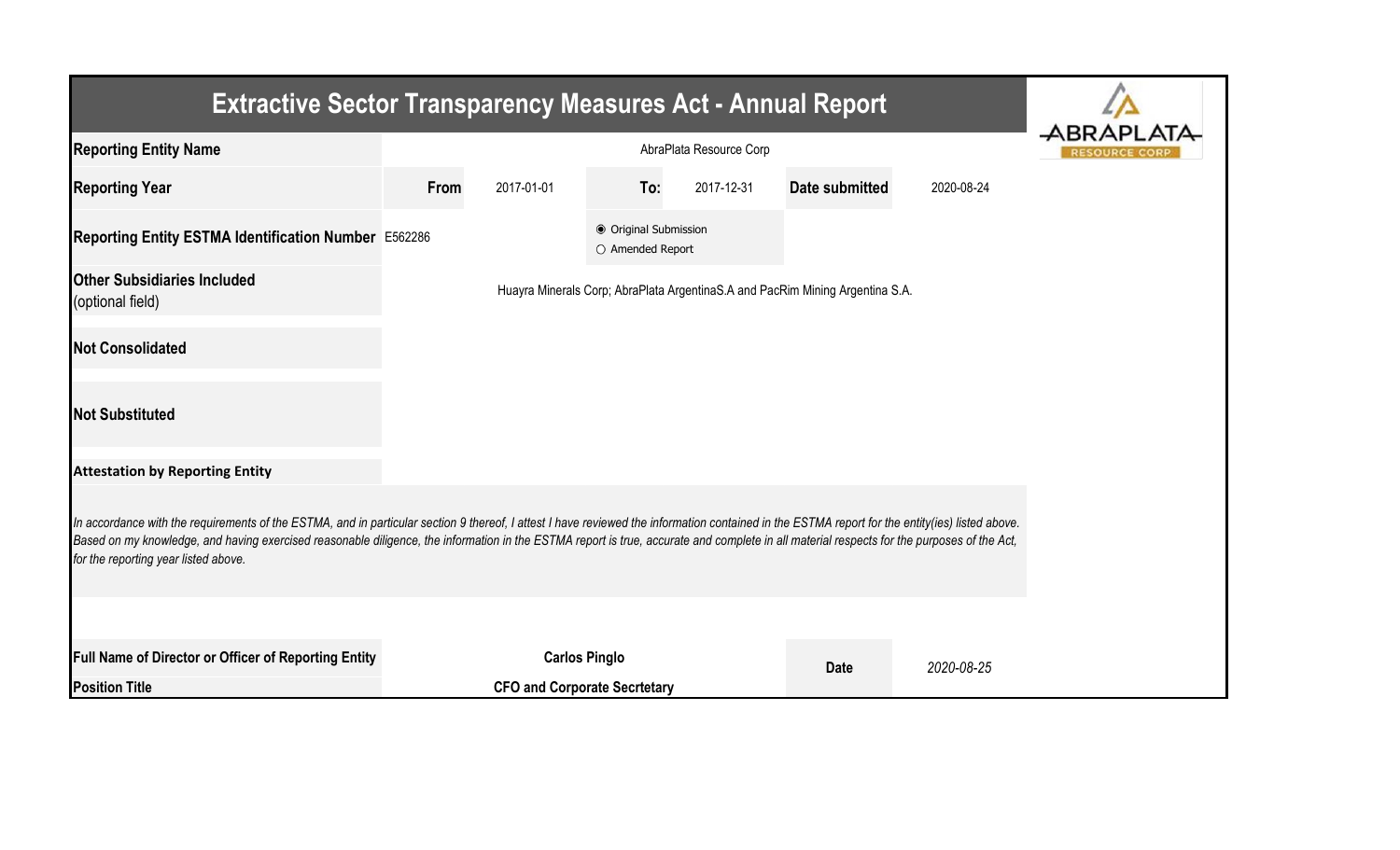| <b>Extractive Sector Transparency Measures Act - Annual Report</b>                                                                                                               |                          |                                                                                 |                                           |            |        |                                |                |                  |                                               |                               |                                                          |  |  |
|----------------------------------------------------------------------------------------------------------------------------------------------------------------------------------|--------------------------|---------------------------------------------------------------------------------|-------------------------------------------|------------|--------|--------------------------------|----------------|------------------|-----------------------------------------------|-------------------------------|----------------------------------------------------------|--|--|
| <b>Reporting Year</b><br><b>Reporting Entity Name</b><br><b>Reporting Entity ESTMA</b><br><b>Identification Number</b><br><b>Subsidiary Reporting Entities (if</b><br>necessary) | From:                    | 2017-01-01                                                                      | To:<br>AbraPlata Resource Corp<br>E562286 | 2017-12-31 |        | Currency of the Report CAD     |                |                  |                                               |                               |                                                          |  |  |
|                                                                                                                                                                                  | <b>Payments by Payee</b> |                                                                                 |                                           |            |        |                                |                |                  |                                               |                               |                                                          |  |  |
| Country                                                                                                                                                                          | Payee Name <sup>1</sup>  | Departments, Agency, etc<br>within Payee that Received<br>Payments <sup>2</sup> | <b>Taxes</b>                              | Royalties  | Fees   | <b>Production Entitlements</b> | <b>Bonuses</b> | <b>Dividends</b> | Infrastructure<br><b>Improvement Payments</b> | Total Amount paid to<br>Payee | Notes <sup>34</sup>                                      |  |  |
| Argentina                                                                                                                                                                        | Provincia de Mendoza     | Direccion de Saneamiento y<br>Control Ambiental de Mendoza                      |                                           |            | 1,028  |                                |                |                  |                                               |                               | 1,028 15,192 Argentinian Pesos converted<br>at 0.06724   |  |  |
| Argentina                                                                                                                                                                        | Provincia de Salta       | Fondo Especial de Promocion<br>Minera                                           |                                           |            | 30,895 |                                |                |                  |                                               |                               | 30,895 456,760 Argentinian Pesos converted<br>at 0.06724 |  |  |
| Argentina                                                                                                                                                                        | Provincia de Salta       | Secretaria de Recursos Hidricos                                                 |                                           |            | 185    |                                |                |                  |                                               |                               | 185 2,736 Argentinian Pesos converted at<br>0.06724      |  |  |
|                                                                                                                                                                                  |                          |                                                                                 |                                           |            |        |                                |                |                  |                                               |                               |                                                          |  |  |
|                                                                                                                                                                                  |                          |                                                                                 |                                           |            |        |                                |                |                  |                                               |                               |                                                          |  |  |
|                                                                                                                                                                                  |                          |                                                                                 |                                           |            |        |                                |                |                  |                                               |                               |                                                          |  |  |
|                                                                                                                                                                                  |                          |                                                                                 |                                           |            |        |                                |                |                  |                                               |                               |                                                          |  |  |
|                                                                                                                                                                                  |                          |                                                                                 |                                           |            |        |                                |                |                  |                                               |                               |                                                          |  |  |
|                                                                                                                                                                                  |                          |                                                                                 |                                           |            |        |                                |                |                  |                                               |                               |                                                          |  |  |
|                                                                                                                                                                                  |                          |                                                                                 |                                           |            |        |                                |                |                  |                                               |                               |                                                          |  |  |
|                                                                                                                                                                                  |                          |                                                                                 |                                           |            |        |                                |                |                  |                                               |                               |                                                          |  |  |
|                                                                                                                                                                                  |                          |                                                                                 |                                           |            |        |                                |                |                  |                                               |                               |                                                          |  |  |
|                                                                                                                                                                                  |                          |                                                                                 |                                           |            |        |                                |                |                  |                                               |                               |                                                          |  |  |
|                                                                                                                                                                                  |                          |                                                                                 |                                           |            |        |                                |                |                  |                                               |                               |                                                          |  |  |
|                                                                                                                                                                                  |                          |                                                                                 |                                           |            |        |                                |                |                  |                                               |                               |                                                          |  |  |
|                                                                                                                                                                                  |                          |                                                                                 |                                           |            |        |                                |                |                  |                                               |                               |                                                          |  |  |
|                                                                                                                                                                                  |                          |                                                                                 |                                           |            |        |                                |                |                  |                                               |                               |                                                          |  |  |
| <b>Additional Notes:</b>                                                                                                                                                         |                          |                                                                                 |                                           |            |        |                                |                |                  |                                               |                               |                                                          |  |  |